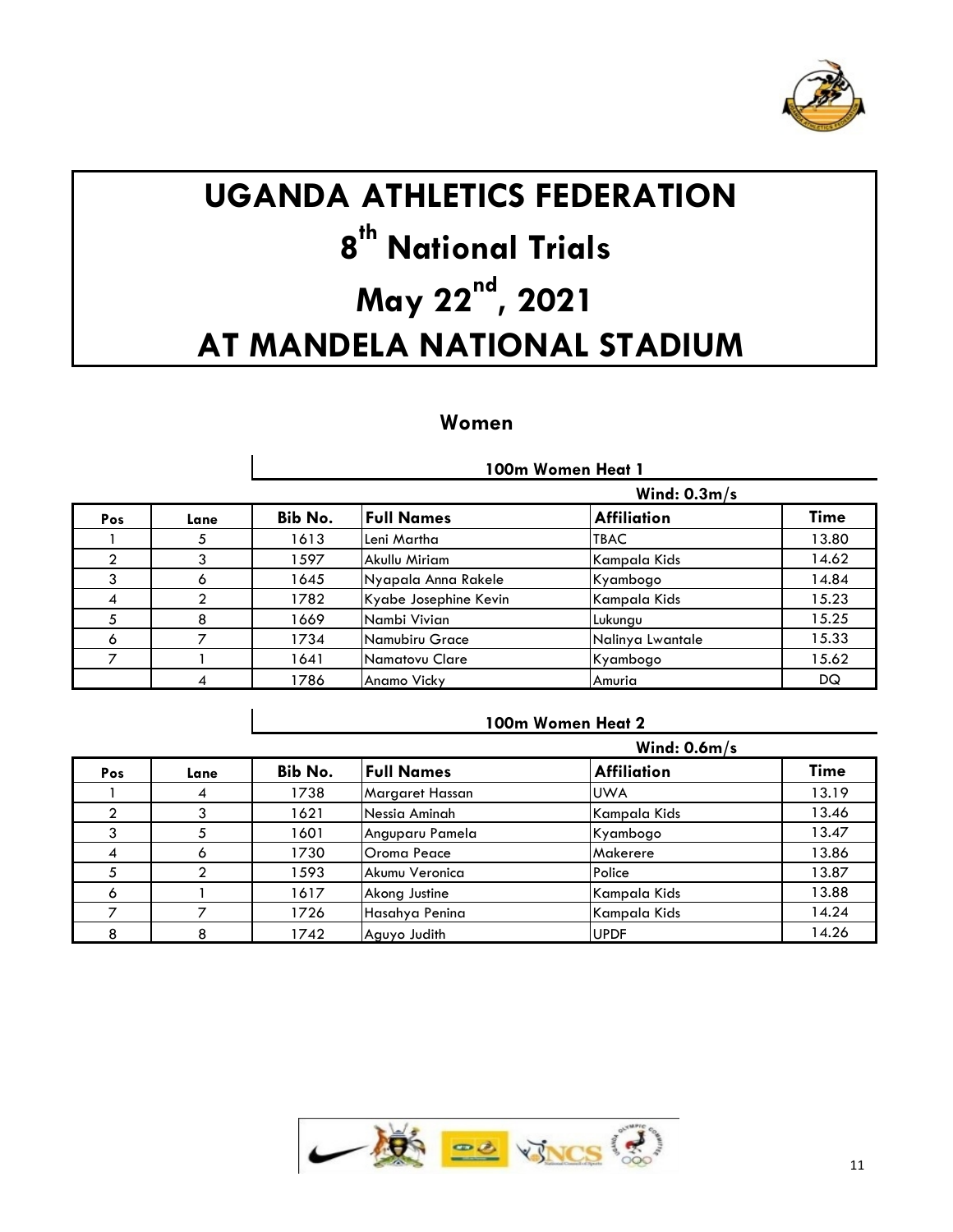

#### **100m Women Heat 3**

|     |      |         | Wind: $0.6m/s$         |                         |             |  |  |
|-----|------|---------|------------------------|-------------------------|-------------|--|--|
| Pos | Lane | Bib No. | <b>Full Names</b>      | <b>Affiliation</b>      | <b>Time</b> |  |  |
|     |      | 1665    | Nyamuhange Jacent      | Police                  | 11.79       |  |  |
|     |      | 1581    | Apio Agnes             | Prisons                 | 12.25       |  |  |
|     |      | 1605    | Auma Mary              | Prisons                 | 12.28       |  |  |
|     |      | 1585    | <b>Acen Rosemary</b>   | Tuku Afrika             | 12.58       |  |  |
|     |      | 1754    | Oroma Emmanuella       | <b>UWA</b>              | 12.72       |  |  |
|     |      | 1846    | Katushabe Jacinta      | <b>Sprinters Sports</b> | 12.81       |  |  |
|     |      | 1609    | <b>Cheka Christine</b> | <b>Sprinters Sports</b> | 12.88       |  |  |
|     |      | 1589    | Adokorach Brenda       | Prisons                 | 13.10       |  |  |

# **200m Women Heat 1**

|     |      |         |                       |                    | Wind: $1.6m/s$ |  |  |
|-----|------|---------|-----------------------|--------------------|----------------|--|--|
| Pos | Lane | Bib No. | <b>Full Names</b>     | <b>Affiliation</b> | <b>Time</b>    |  |  |
|     |      | 1773    | Nyawere Christine     | Old Kampala        | 27.08          |  |  |
|     |      | 1786    | Anamo Vicky           | Amuria             | 28.93          |  |  |
|     |      | 1726    | Hasahya Penina        | Kampala Kids       | 29.78          |  |  |
|     |      | 1750    | <b>Shamim Hassan</b>  | <b>UPDF</b>        | 30.27          |  |  |
|     |      | 1821    | Achola Vasity         | Amuria             | 30.70          |  |  |
|     |      | 1782    | Kyabe Josephine Kevin | Kampala Kids       | 31.48          |  |  |

# **200m Women Heat 2**

|     |      |         | Wind: $2.2m/s$      |                    |             |  |  |
|-----|------|---------|---------------------|--------------------|-------------|--|--|
| Pos | Lane | Bib No. | <b>Full Names</b>   | <b>Affiliation</b> | <b>Time</b> |  |  |
|     |      | 1621    | Nessia Aminah       | Kampala Kids       | 27.71       |  |  |
|     |      | 1730    | Oroma Peace         | Makerere           | 27.77       |  |  |
|     |      | 1658    | Akello Ryaima Keila | UCU                | 27.81       |  |  |
|     |      | 1838    | Draru Rose          | Makerere           | 28.04       |  |  |
|     |      | 1601    | Anguparu Pamela     | Kyambogo           | 28.11       |  |  |
|     |      | 1617    | Akong Justine       | Kampala Kids       | 29.45       |  |  |
|     |      | 1597    | Akullu Miriam       | Kampala Kids       | 30.75       |  |  |

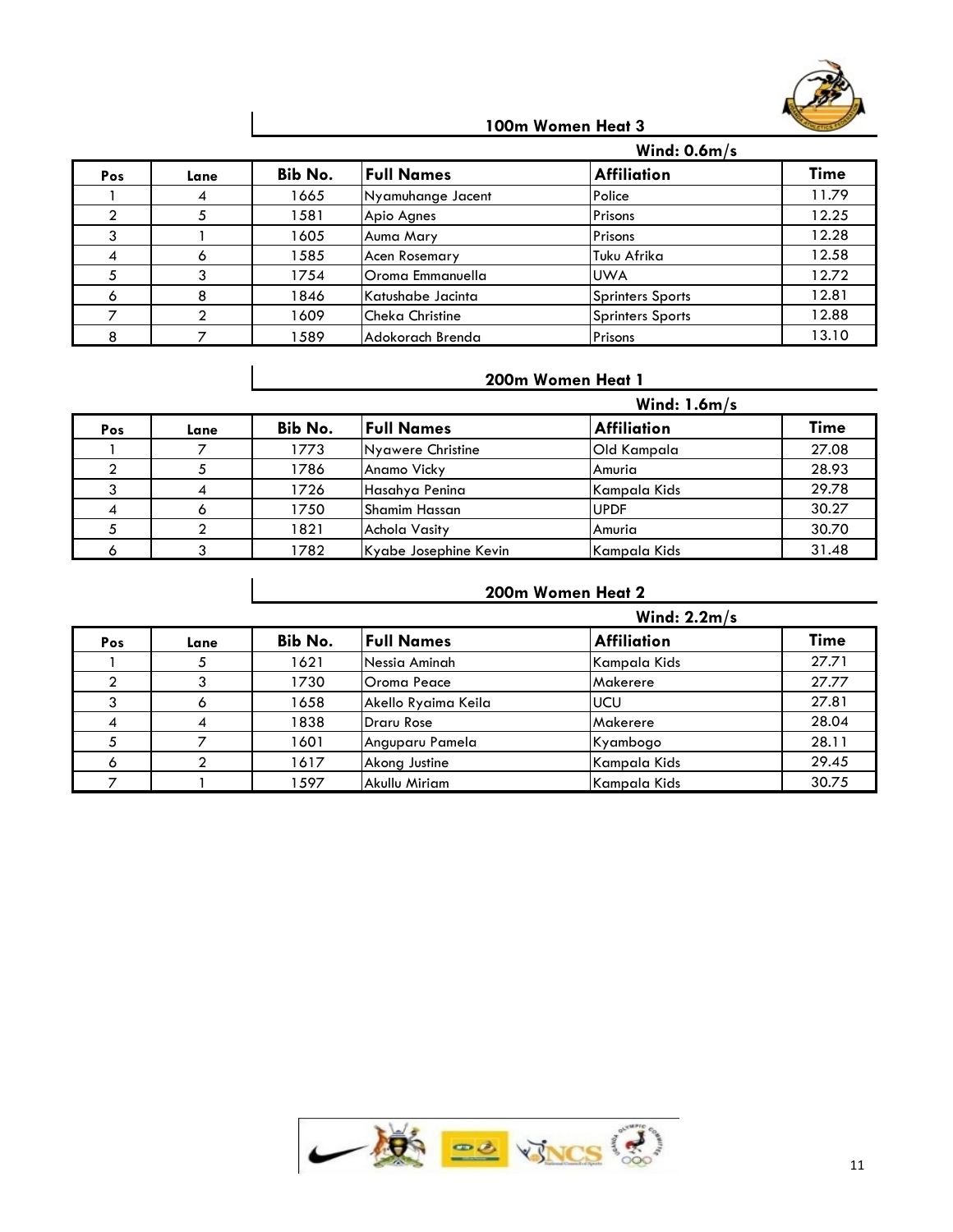

#### **200m Women Heat 3**

|     |      |         | Wind: $1.9m/s$         |                         |             |  |  |
|-----|------|---------|------------------------|-------------------------|-------------|--|--|
| Pos | Lane | Bib No. | <b>Full Names</b>      | <b>Affiliation</b>      | <b>Time</b> |  |  |
|     |      | 1665    | Nyamuhange Jacent      | Police                  | 24.05       |  |  |
|     |      | 1842    | Banura Moureen Akiki   | Police                  | 24.48       |  |  |
|     |      | 1581    | Apio Agnes             | Prisons                 | 24.83       |  |  |
|     |      | 1605    | Auma Mary              | Prisons                 | 25.00       |  |  |
|     |      | 1609    | <b>Cheka Christine</b> | <b>Sprinters Sports</b> | 25.81       |  |  |
|     |      | 1585    | <b>Acen Rosemary</b>   | Tuku Afrika             | 26.08       |  |  |
|     |      | 1754    | Oroma Emmanuella       | <b>UWA</b>              | 26.41       |  |  |

# **400m Women Heat 1**

| Pos | Lane | <b>Bib No.</b> | <b>Full Names</b>    | <b>Affiliation</b>      | <b>Time</b> |
|-----|------|----------------|----------------------|-------------------------|-------------|
|     |      | 1842           | Banura Moureen Akiki | Police                  | 55.46       |
|     |      | 1846           | Katushabe Jacinta    | <b>Sprinters Sports</b> | 57.89       |
|     |      | 1790           | Naddunga Moureen     | <b>MUBS</b>             | 59.46       |
|     |      | 1794           | Bumanga Susan        | <b>UWA</b>              | 1:02.75     |
|     |      | 1838           | Draru Rose           | Makerere                | :03.22      |

#### **800m Women**

| Pos     | Lane | Bib No. | <b>Full Names</b>    | <b>Affiliation</b>      | <b>Time</b> |
|---------|------|---------|----------------------|-------------------------|-------------|
|         |      | 1719    | Chemutai Febia       | Police                  | 2:12.64     |
|         |      | 1650    | Nafamba Florence     | Kampala Kids            | 2:17.68     |
| 3       |      | 1634    | Perina Claudia John  | Kla Univ                | 2:19.33     |
| 4       |      | 1626    | Icazi Janet          | <b>Sprinters Sports</b> | 2:23.34     |
|         |      | 1723    | Chelangat Ariziki    | Tororo                  | 2:24.70     |
| O       |      | 1630    | Mathiang Agor Celina | South Sudan             | 2:27.92     |
|         |      | 1658    | Akello Ryaima Keila  | <b>UCU</b>              | 2:28.64     |
| 8       |      | 1715    | Amongin Susan        | Nalinya Lwantale        | 2:33.60     |
| $\circ$ |      | 1654    | Akullu Ruth          | Kampala Kids            | 2:39.70     |
| 10      |      | 1662    | Cheptegei Hilda      | <b>Sprinters Sports</b> | 2:50.76     |

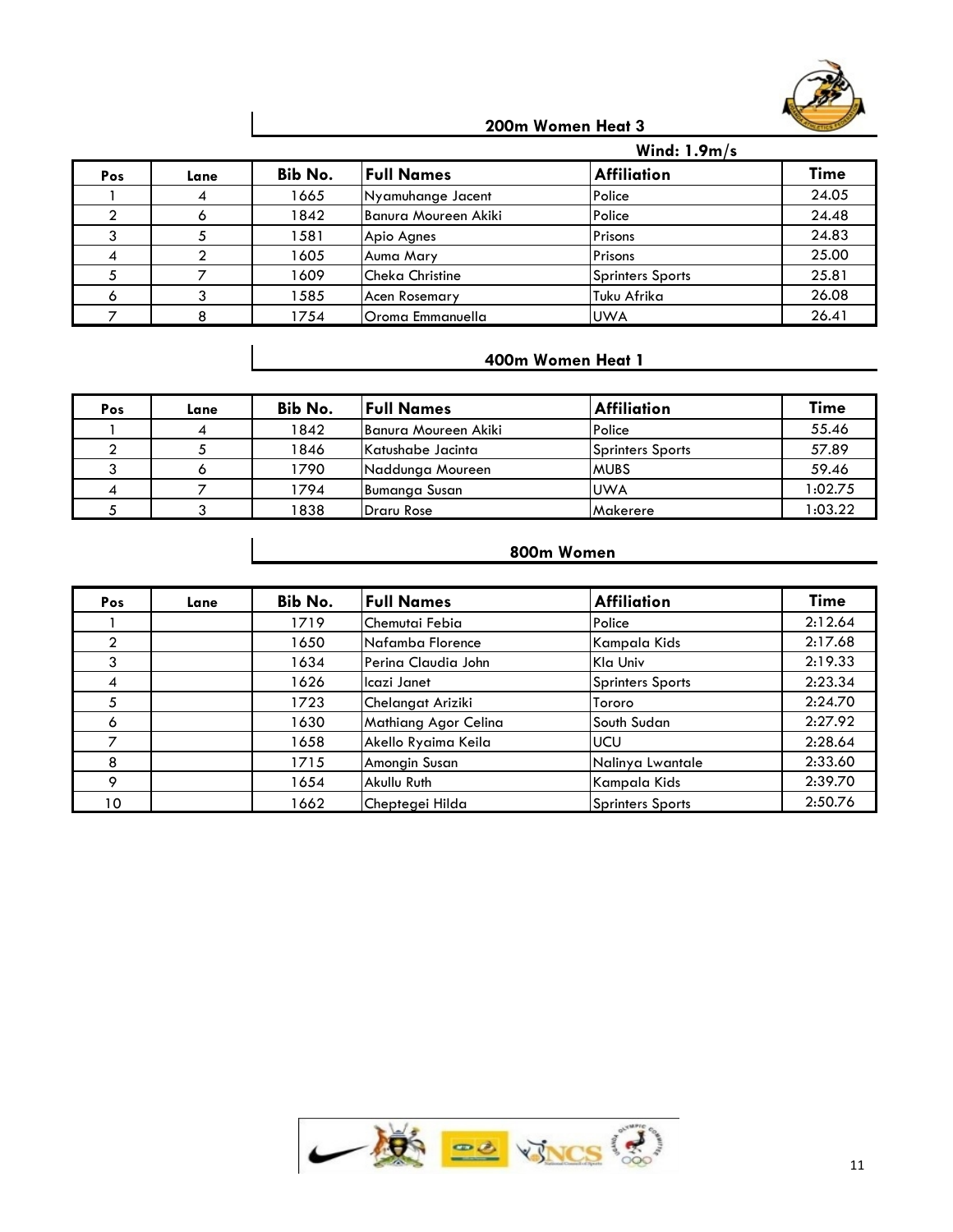

#### **3000m U20 Women**

| Pos | D.O.B      | Bib No. | <b>Full Names</b>          | <b>Affiliation</b> | Time     |
|-----|------------|---------|----------------------------|--------------------|----------|
|     | 2003-08-07 | 1841    | Chesang Prisca Chemweno    | <b>UWA</b>         | 9:04.15  |
|     | 1996-02-19 | 1833    | <b>Chebet Esther</b>       | Prisons            | 9:04.96  |
|     | 1999-10-17 | 1577    | Chemutai Peruth            | Police             | 9:12.60  |
|     | 1993-07-29 | 1807    | Chelangat Annet Chemengich | <b>Arua</b>        | 9:44.11  |
|     | 2003-05-10 | 1849    | Chelangat Leah             | <b>KCCA</b>        | 9:48.59  |
| O   | 2006-12-12 | 1845    | Chekwemoi Loice            | <b>UWA</b>         | 10:14.09 |
|     | 2006-04-10 | 1837    | Nagadya Christine          | <b>Buikwe</b>      | 1:30.81  |

#### **Shotput Women**

| Pos | Bib No. | <b>Full Names</b>         | <b>Affiliation</b> | <b>Distance</b> |
|-----|---------|---------------------------|--------------------|-----------------|
|     | 1795    | <b>Oyella Kevin Alice</b> | <b>UPDF</b>        | 9.89            |
|     | 1803    | Acayo Vivian              | Ndejje             | 9.41            |
|     | 799     | ILakereber Monica         | <b>UPDF</b>        | 9.36            |

#### **Long Jump Women**

| Pos | <b>Bib No.</b> | <b>Full Names</b>   | <b>Affiliation</b> | <b>Distance</b> |
|-----|----------------|---------------------|--------------------|-----------------|
|     | 1778           | <b>Adona Domidy</b> | Tuku Afrika        | 5.58            |
|     | '770           | Lakot Scovia        | Prisons            | 5.38            |
|     | 774            | Apiyo Pauline       | Gulu City          | 5.05            |

#### **Discus Women**

| Pos | Bib No. | <b>Full Names</b>  | <b>Affiliation</b> | <b>Distance</b> |
|-----|---------|--------------------|--------------------|-----------------|
|     | 1690    | LalamJosephine     | Police             | 46.02           |
|     | 1795    | Oyella Kevin Alice | <b>UPDF</b>        | 33.41           |
|     | 1707    | Abedokena Leah     | Ndejje             | 28.15           |
|     | 1711    | Aber Lucy Okumu    | Police             | 27.30           |
|     | 1614    | Akello Fiona       | <b>UPDF</b>        | 26.80           |
|     | 1666    | Akot Reaina        | Nalinya Lwantale   | 26.70           |

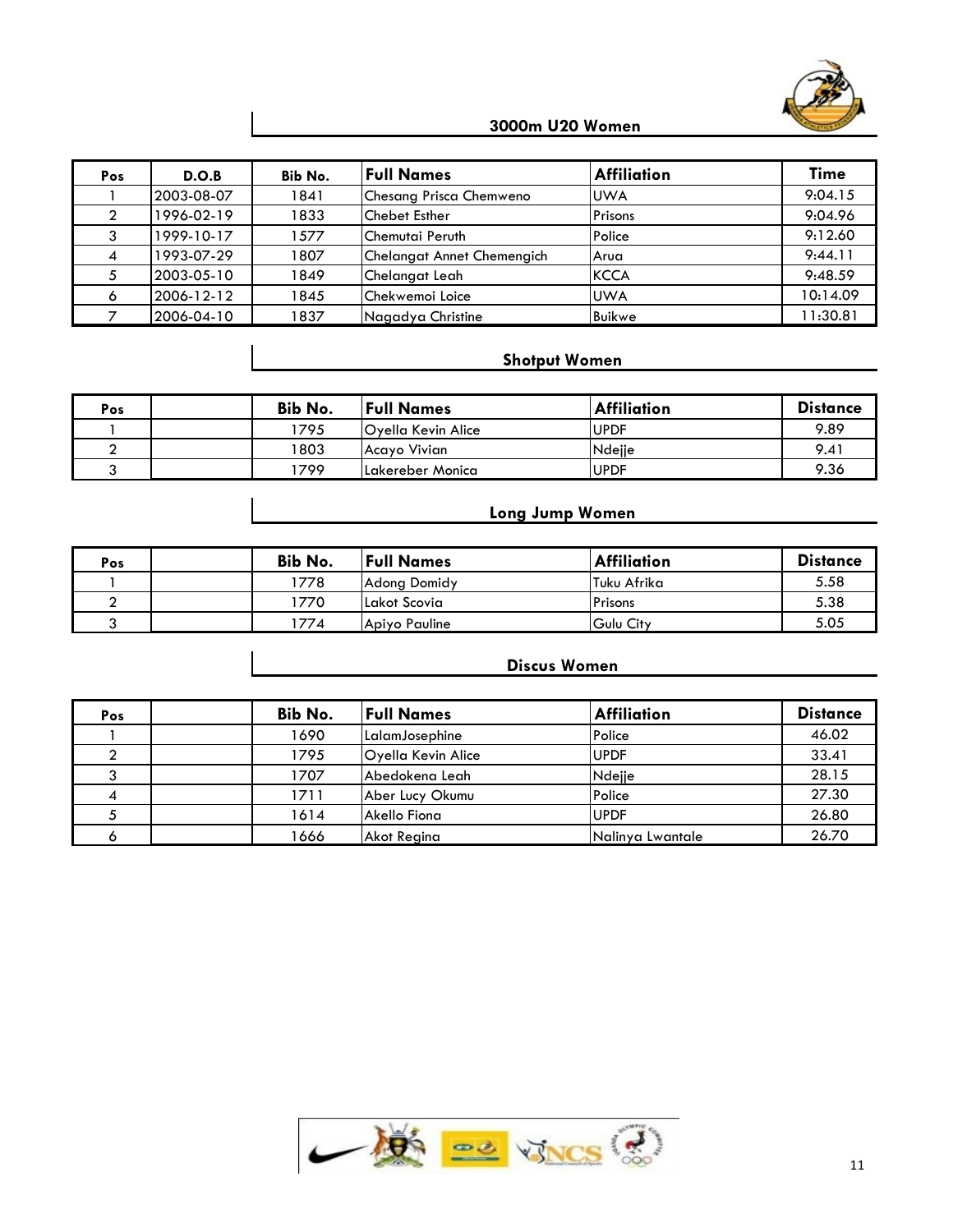

# **Javelin Women**

| Pos | Bib No. | <b>Full Names</b> | <b>Affiliation</b> | <b>Distance</b> |
|-----|---------|-------------------|--------------------|-----------------|
|     | 1690    | LalamJosephine    | Police             | 50.06           |
|     | 1711    | Aber Lucy         | Police             | 42.67           |
|     | 1686    | Akot Regina       | Nalinya Lwantale   | 36.69           |
|     | 1694    | Akello Fiona      | <b>UPDF</b>        | 36.17           |
|     | 1803    | Acayo Vivian      | Ndejje             | 33.48           |
|     | 1707    | Abedokena Leah    | Ndejje             | 27.50           |

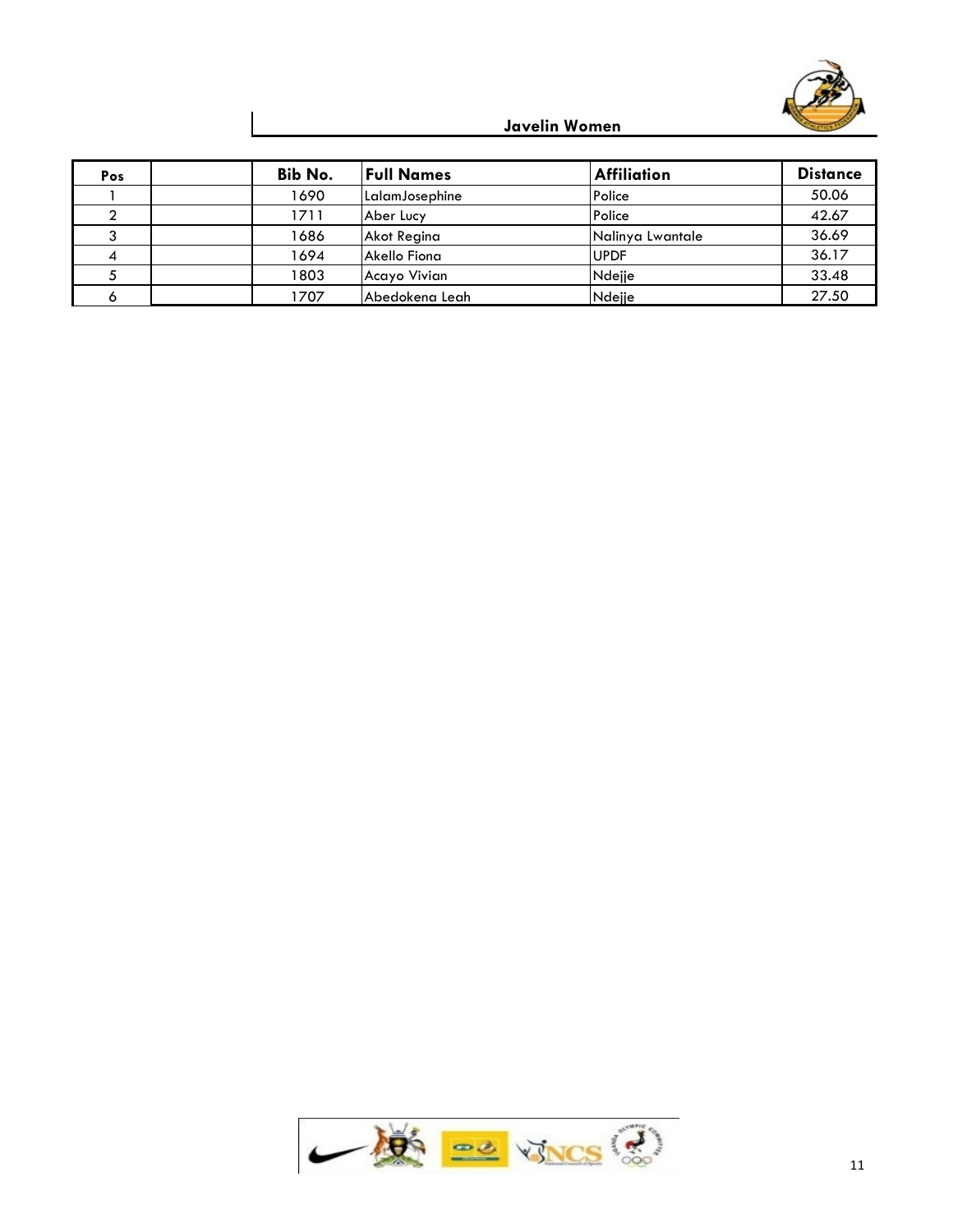

# **Men**

**100m Men Heat 1**

|     |      |         |                      | Wind: $2.1 m/s$          |             |  |
|-----|------|---------|----------------------|--------------------------|-------------|--|
| Pos | Lane | Bib No. | <b>Full Names</b>    | <b>Affiliation</b>       | <b>Time</b> |  |
|     |      | 1727    | Adupa Walter Ocen    | Prisons                  | 11.2        |  |
|     |      | 1681    | Diego Derrick        | <b>Hared Jinja</b>       | 11.4        |  |
|     |      | 1731    | Abwola Mark          | Gulu City                | 11.6        |  |
|     |      | 1787    | <b>Bongomin Fred</b> | Police                   | 11.9        |  |
|     |      | 1673    | Nsiiro Edward Ikonde | Wakiso                   | 12.3        |  |
|     |      | 1677    | Masanyu Ibrahim      | <b>Mbarara Municipal</b> | 12.7        |  |

#### **100m Men Heat 2**

|     |      |         |                         | Wind: $-0.1 \text{ m/s}$ |             |  |
|-----|------|---------|-------------------------|--------------------------|-------------|--|
| Pos | Lane | Bib No. | <b>Full Names</b>       | <b>Affiliation</b>       | <b>Time</b> |  |
|     |      | 1714    | Katerega Godfrey        | <b>UAFA</b>              | 11.59       |  |
|     |      | 1685    | <b>Oketayot Francis</b> | Police                   | 11.70       |  |
|     |      | 1689    | IEkwaru Aaron           | Kampala Kids             | 11.96       |  |
|     |      | 1693    | Ainembabazi Gerald      | Makerere                 | 12.40       |  |
|     |      | 1697    | Ogal Amos               | Kampala Kids             | 12.66       |  |
|     |      | 1843    | Toorach Stephen         | Gulu City                | DQ          |  |

# **100m Men Heat 3**

|     |      |         |                        | Wind: $1.6m/s$     |       |  |
|-----|------|---------|------------------------|--------------------|-------|--|
| Pos | Lane | Bib No. | <b>Full Names</b>      | <b>Affiliation</b> | Time  |  |
|     |      | 1718    | Santini Daniel William | South Sudan        | 11.17 |  |
|     |      | 1706    | Olipa Shariff          | Tuku Afrika        | 11.17 |  |
|     |      | 1702    | Oija Fred              | Police             | 11.36 |  |
|     |      | 1710    | Mayen Francis Kuol     | South Sudan        | 11.43 |  |
|     |      | 1783    | Geoffrey Onen          | Police             | 11.46 |  |
|     |      | 1722    | <b>Roelf Munting</b>   | Entebbe            | 11.48 |  |
|     |      | 1649    | <b>Mukasa Vincent</b>  | Kampala Kids       | 11.67 |  |
|     |      | 1653    | Nkutu Ibrahim          | Buikwe             | 12.08 |  |

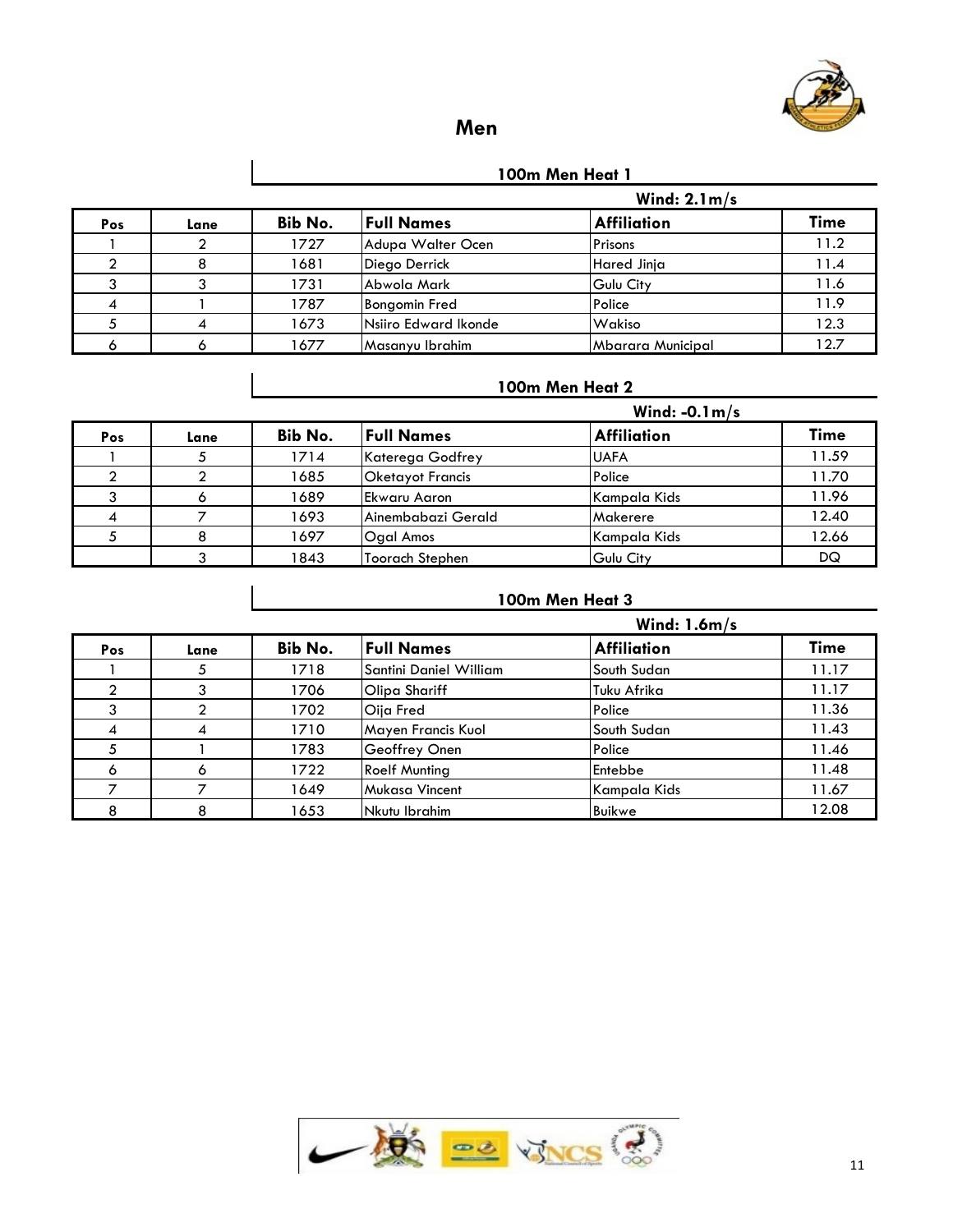

|     |      |         | Wind: $-0.8m/s$       |                    |             |  |  |  |
|-----|------|---------|-----------------------|--------------------|-------------|--|--|--|
| Pos | Lane | Bib No. | <b>Full Names</b>     | <b>Affiliation</b> | <b>Time</b> |  |  |  |
|     |      | 1629    | Aboda Emmanuel        | Prisons            | 10.4        |  |  |  |
|     |      | 1625    | Ojok Justin           | Ndejje             | 10.7        |  |  |  |
|     |      | 1633    | <b>Isabirye Musa</b>  | Prisons            | 10.9        |  |  |  |
|     |      | 1661    | Ocira John            | Ndejje             | 11.2        |  |  |  |
|     |      | 1657    | Onyango Isaac         | <b>UPDF</b>        | 11.3        |  |  |  |
|     |      | 1637    | Nyeko Geoffrey        | Prisons            | 11.5        |  |  |  |
|     |      | 1775    | Lumala Vincent Reagan | <b>TBAC</b>        | 12.0        |  |  |  |
|     | o    | 1779    | <b>Wandera Dennis</b> | <b>UAFA</b>        | 13.1        |  |  |  |

# **200m Men Heat 1**

|              |      | Wind: $1.6m/s$ |                    |                    |             |  |  |
|--------------|------|----------------|--------------------|--------------------|-------------|--|--|
| Pos          | Lane | Bib No.        | <b>Full Names</b>  | <b>Affiliation</b> | <b>Time</b> |  |  |
|              |      | 1783           | Geoffrey Onen      | Police             | 22.82       |  |  |
|              |      | 1731           | Abwola Mark        | Gulu City          | 23.58       |  |  |
|              |      | 1802           | Adupa Daniel       | Makerere           | 23.70       |  |  |
|              |      | 1798           | Ambayo Fred        | Tuku Afrika        | 23.89       |  |  |
|              |      | 1681           | Diego Derrick      | Hared Jinja        | 24.28       |  |  |
| <sup>6</sup> |      | 1810           | Abein John         | Makerere           | 24.92       |  |  |
|              |      | 1693           | Ainembabazi Gerald | Makerere           | 25.30       |  |  |
|              | 8    | 1806           | Ssesanga Hakim     | Makerere           | 26.83       |  |  |

#### **200m Men Heat 2**

|     |      |         | Wind: $2.1 m/s$          |                            |             |  |
|-----|------|---------|--------------------------|----------------------------|-------------|--|
| Pos | Lane | Bib No. | <b>Full Names</b>        | <b>Affiliation</b>         | <b>Time</b> |  |
|     |      | 1822    | Goni Emmanuel            | Gulu City                  | 23.10       |  |
|     |      | 1766    | Obaren Aaron             | Amuria                     | 23.36       |  |
|     |      | 1818    | Kivumbi Rippon Daniel    | Police                     | 23.67       |  |
|     |      | 1829    | Mdrimana Ahmed Inzoudine | Makerere                   | 24.16       |  |
|     |      | 1757    | Kiiza Ernest Amooti      | St. Mary's College, Kisubi | 24.34       |  |
|     |      | 1775    | Lumala Vincent Reagan    | <b>TBAC</b>                | 24.41       |  |
|     |      | 1653    | Nkutu Ibrahim            | Buikwe                     | 24.81       |  |

#### **200m Men Heat 3**

|     |      |         |                   | Wind: $0.9m/s$     |             |  |
|-----|------|---------|-------------------|--------------------|-------------|--|
| Pos | Lane | Bib No. | <b>Full Names</b> | <b>Affiliation</b> | <b>Time</b> |  |
|     |      | 1761    | Deng Thiel Thiel  | South Sudan        | 21.69       |  |
|     |      | 1769    | Ngobi Allan       | Makerere           | 21.97       |  |
|     |      | 1625    | Ojok Justin       | Ndejje             | 22.12       |  |
|     |      | 1825    | Okello Darius     | Tuku Afrika        | 22.39       |  |
|     |      | 1777    | Lumutho Rajab     | <b>UWA</b>         | 22.44       |  |
| Ô   |      | 1706    | Olipa Shariff     | Tuku Afrika        | 22.74       |  |
|     |      | 1637    | Nyeko Geoffrey    | Prisons            | 22.92       |  |
|     |      | 1765    | Aboda Emmanuel    | Prisons            | <b>DNS</b>  |  |

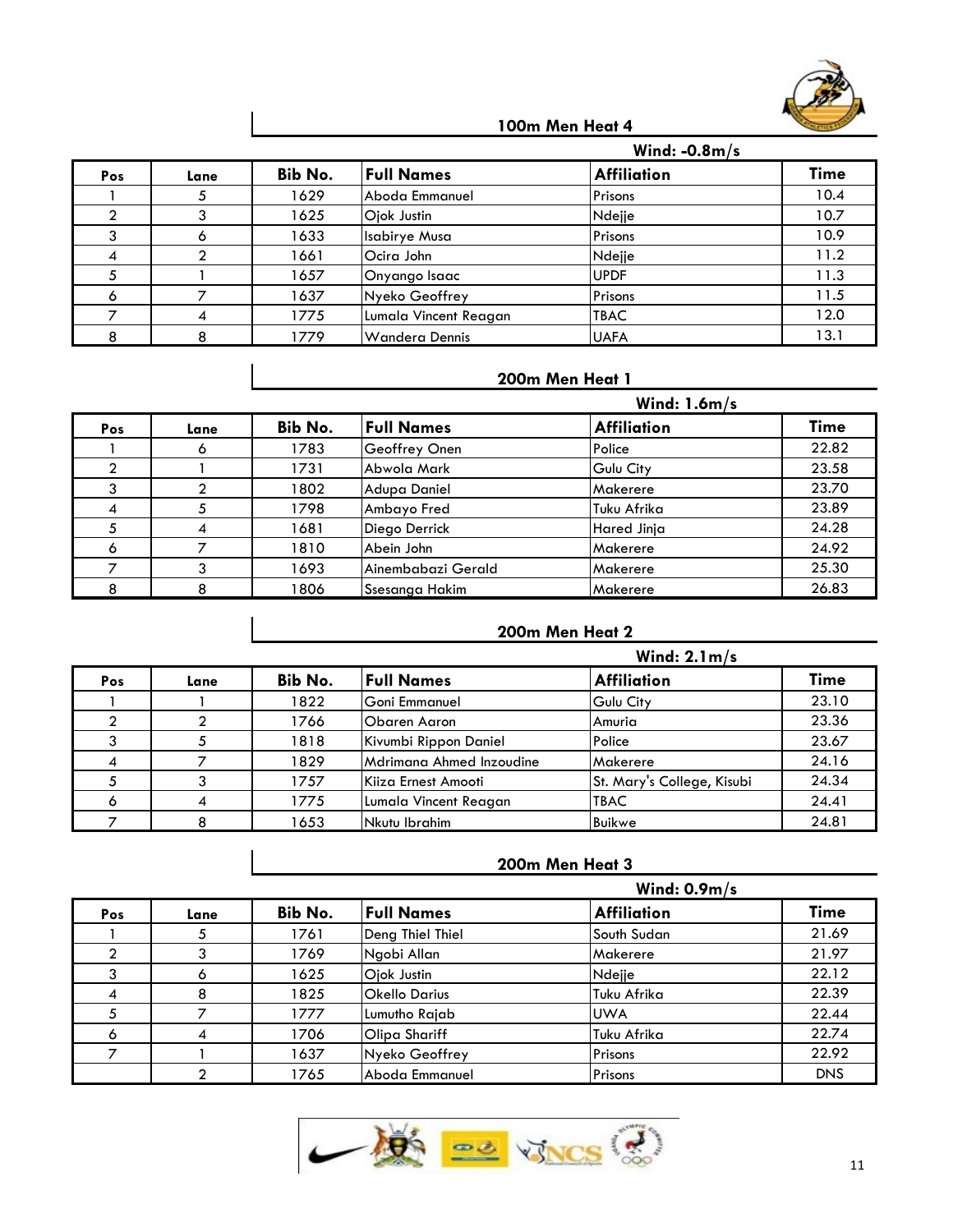

| Pos | Lane | Bib No. | <b>Full Names</b>       | <b>Affiliation</b> | <b>Time</b> |
|-----|------|---------|-------------------------|--------------------|-------------|
|     |      | 1762    | Komakech Sunday         | Tuku Afrika        | 50.16       |
|     |      | 1802    | Adupa Daniel            | Makerere           | 51.50       |
|     |      | 1798    | Ambayo Fred             | Tuku Afrika        | 53.03       |
|     |      | 1810    | Abiem John AJ           | Makerere           | 53.43       |
|     |      | 1814    | Wokorach Geoffrey Oloya | Gulu Univ          | 56.19       |
|     |      | 1806    | Ssesanga Hakim          | Makerere           | 1:01.63     |

#### **400m Men Heat 2**

| Pos | Lane | Bib No. | <b>Full Names</b>     | <b>Affiliation</b> | <b>Time</b> |
|-----|------|---------|-----------------------|--------------------|-------------|
|     |      | 1826    | Opiny Leonard         | <b>UWA</b>         | 47.31       |
|     |      | 1835    | Onen Kennedy          | <b>Gulu City</b>   | 47.95       |
|     |      | 1830    | Eragu Joseph          | <b>UPDF</b>        | 48.13       |
|     |      | 1822    | lGoni Emmanuel        | Gulu City          | 49.24       |
|     |      | 1758    | <b>Makori Patrick</b> | <b>UPDF</b>        | 50.47       |
|     |      | 1766    | Obaren Aaron          | Amuria             | 52.17       |
|     |      | 1818    | Kivumbi Rippon Daniel | Police             | 52.56       |

# **800m Men Heat 1**

| Pos | Lane | Bib No. | <b>Full Names</b>          | <b>Affiliation</b>        | <b>Time</b> |
|-----|------|---------|----------------------------|---------------------------|-------------|
|     |      | 1578    | Akoon Abeich Wol           | Kampala Univ              | 1:55.59     |
|     |      | 1642    | Ochieng Joseph             | Tororo                    | 2:04.94     |
|     |      | 1834    | <b>Sserwadda Sam</b>       | <b>UAFA</b>               | 2:07.20     |
|     |      | 1614    | Acelun Kokas               | <b>UPDF</b>               | 2:11.34     |
|     |      | 1618    | Niyonzima Augustine        | Makerere                  | 2:12.63     |
|     |      | 1598    | <b>Dinale Evans</b>        | Central Park - Tracksmith | 2:20.35     |
|     |      | 1850    | Abdallah Byabagambi Kadiri | Mbarara                   | 2:56.10     |
|     |      | 1622    | Kinyoni Emmanuel           | Kampala Kids              | DQ.         |

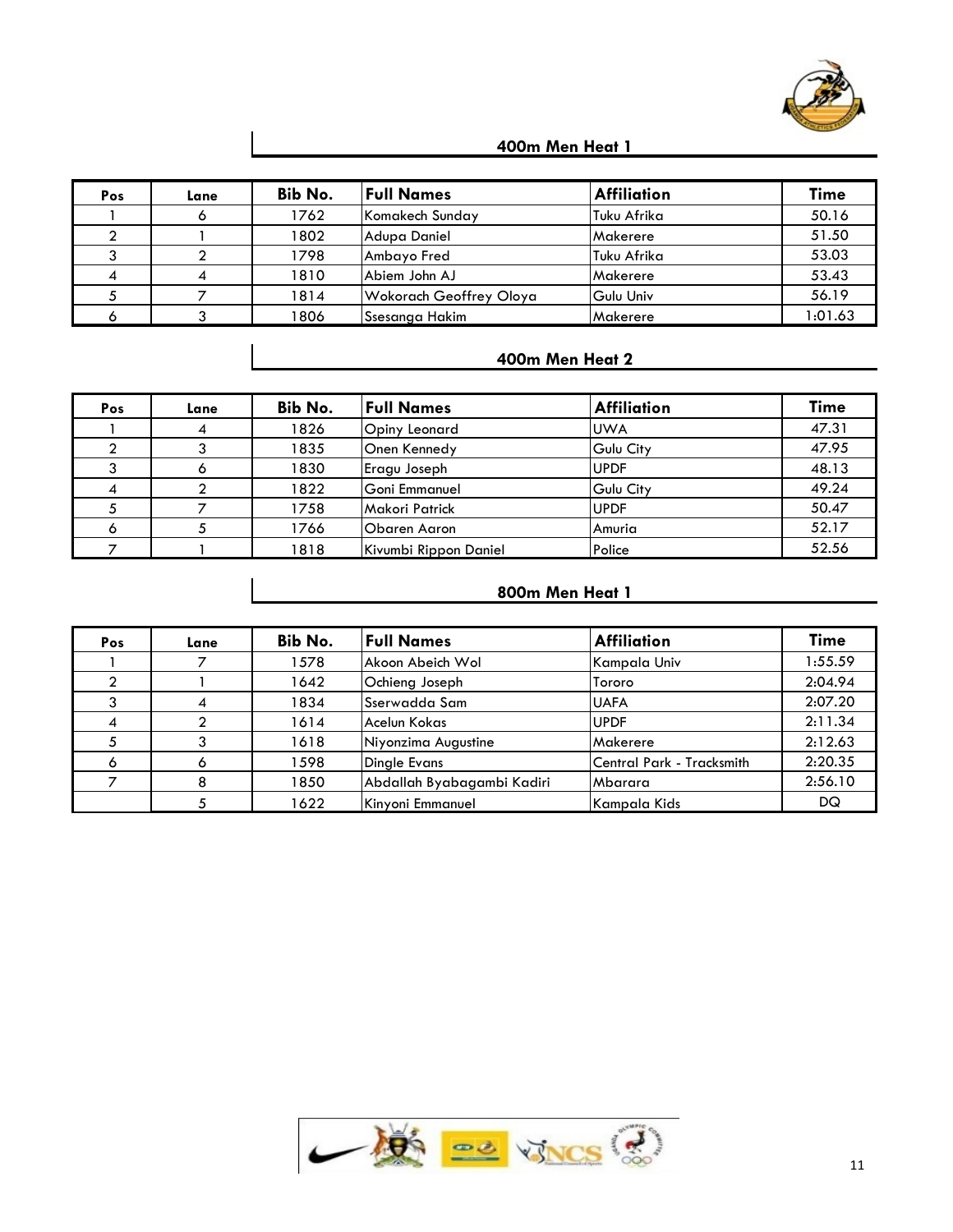

| Pos | Lane | Bib No. | <b>Full Names</b>        | <b>Affiliation</b> | <b>Time</b> |
|-----|------|---------|--------------------------|--------------------|-------------|
|     |      | 1646    | <b>Erimu Kokas</b>       | Prisons            | 1:54.60     |
|     |      | 1606    | Turihohabwe Fortunate    | Kikooko            | 1:55.93     |
|     |      | 1610    | Omara Raymond            | Kampala Kids       | 1:59.94     |
|     |      | 1586    | Ndibailawa Jamiru        | Lukungu            | 2:00.69     |
|     |      | 1562    | <b>Okwera Franscisco</b> | <b>UPDF</b>        | 2:00.77     |
|     |      | 1602    | Fadhil Jaffar            | Kampala Kids       | 2:02.36     |
|     |      | 1582    | Labeja Patrick           | Kampala Kids       | 2:09.69     |
|     |      | 1638    | Opio William             | Kampala Kids       | 2:28.85     |

# **800m Men Heat 3**

| <b>Pos</b> | Lane | Bib No. | <b>Full Names</b>    | <b>Affiliation</b> | <b>Time</b> |
|------------|------|---------|----------------------|--------------------|-------------|
|            |      | 1594    | Osuje Emmanuel       | Police             | 1:47.61     |
|            |      | 1570    | Dradiaa Tom          | <b>UWA</b>         | 1:49.84     |
|            |      | 1566    | <b>Otim Emmanuel</b> | Makerere           | 1:51.35     |
|            |      | 1554    | Koon Wol Yach Majok  | South Sudan        | 1:52.49     |
|            |      | 1558    | <b>Ogwok Daniel</b>  | Prisons            | 1:54.19     |
|            |      | 1590    | Jamonu Edmond        | Prisons            | 1:54.78     |
|            |      | 1574    | Musagala Ronald      | <b>UWA</b>         | <b>DNF</b>  |

# **1500m Men - Heat 1**

| Pos            | Bib No. | <b>Full Names</b>          | <b>Affiliation</b> | <b>Time</b> |
|----------------|---------|----------------------------|--------------------|-------------|
|                | 1797    | Chebures Ali               | <b>UWA</b>         | 3:48.46     |
| $\overline{2}$ | 1801    | Kiplangat Joel             | Police             | 3:49.36     |
| 3              | 1805    | Wabutwa Farid              | <b>UWA</b>         | 3:50.13     |
| 4              | 1565    | Nasasira Leonard           | Kikooko            | 3:52.19     |
| 5              | 566     | Otim Emmanuel              | Makerere           | 3:52.86     |
| 6              | 1578    | Akoon Abeich Wol           | Kampala Univ       | 3:56.07     |
| 7              | 1813    | Kirano Patrick             | <b>UWA</b>         | 3:58.15     |
| 8              | 1809    | Ocen Robine                | <b>UWA</b>         | 3:58.50     |
| 9              | 1793    | Amandu Richard             | <b>UPDF</b>        | 4:00.08     |
| 10             | 1817    | Chemutai Mudashiru         | <b>UPDF</b>        | 4:02.20     |
| 11             | 1789    | <b>Kasuk Peter Otimore</b> | Kampala Univ       | 4:08.57     |
| 12             | 1569.   | Kulang Gonji Taban         | South Sudan        | 4:09.34     |
| 13             | 1557    | Lubega Abdukarim           | Kikooko            | 4:24.06     |
| 14             | 1561    | Tolit Cliff Godfrey        | <b>UCU</b>         | 4:30.86     |
| 15             | 1618    | Niyonzima Augustine        | Makerere           | 4:55.56     |
|                | 1573    | <b>Marop Marial Mabok</b>  | Kampala Univ       | <b>DNF</b>  |

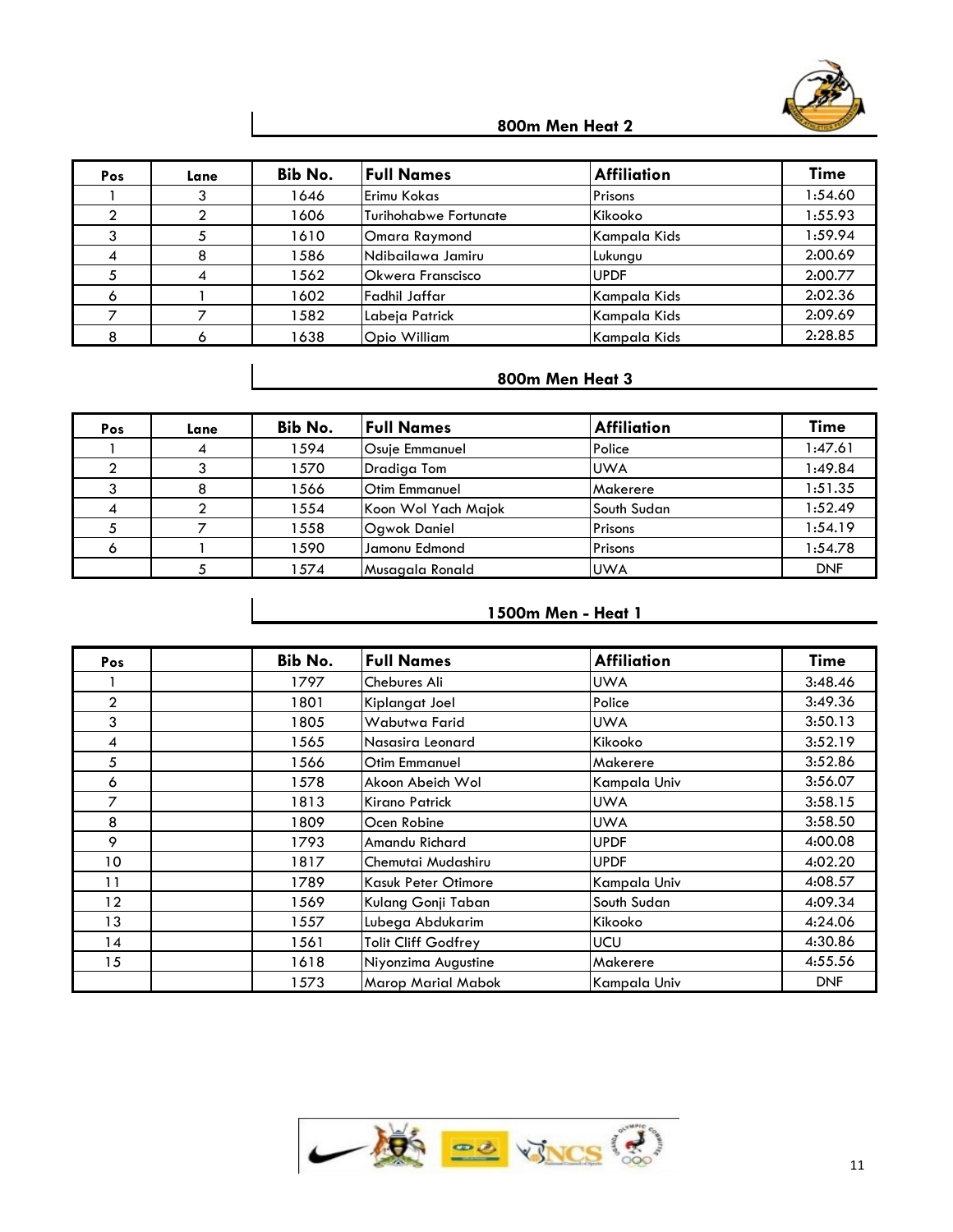

| Pos | Bib No. | <b>Full Names</b>     | <b>Affiliation</b>   | <b>Time</b> |
|-----|---------|-----------------------|----------------------|-------------|
|     | 1815    | Kiprotich Levi        | Alpha                | 14:04.74    |
|     | 1823    | Ajan Jacob Chol       | Kampala Univ         | 14:09.12    |
| ົ   | 1819    | Arapchemo Alex        | Arua                 | 14:34.78    |
|     | 1831    | Kamutwire Gilbert     | Kikooko              | 14:50.56    |
|     | 1827    | Wangwe Brian William  | Makerere             | 15:40.42    |
| 6   | 1763    | Lukwago Brian         | <b>Bombo Army</b>    | 16:38.56    |
|     | 1771    | Agaba Deo             | <b>Kabale Pacers</b> | 18:22.85    |
| 8   | 1759    | Lugumya Kenneth Kenny | Kikooko              | 18:53.17    |
|     | 1767    | Okoth Eldad           | Tuku Afrika          | 19:36.27    |

#### **Long Jump Men**

| Pos    | Bib No. | <b>Full Names</b>      | <b>Affiliation</b> | <b>Distance</b> |
|--------|---------|------------------------|--------------------|-----------------|
|        | 1839    | Odong Denish           | <b>UPDF</b>        | 7.10            |
|        | 1743    | Komakech Moses         | Prisons            | 7.08            |
|        | 1874    | <b>Okello Charles</b>  | Prisons            | 6.94            |
| 4      | 1735    | <b>Watmon Geoffrey</b> | UPDF               | 6.63            |
|        | 1835    | Onen Kennedy           | Gulu City          | 6.28            |
|        | 1739    | Odong J. Baya          | Police             | 6.25            |
|        | 1843    | <b>Toorach Stephen</b> | Gulu City          | 5.89            |
| ۰<br>o | 1791    | Bahmaba Juma           | South Sudan        | 5.87            |

# **Discus Men**

| Pos | Bib No. | <b>Full Names</b>  | <b>Affiliation</b> | <b>Distance</b> |
|-----|---------|--------------------|--------------------|-----------------|
|     | 1682    | Wokorach Jacob     | Police             | 40.43           |
|     | 1739    | Odong J. Baya      | Police             | 37.43           |
|     | 1674    | Nyekolobo Gilbert  | <b>UPDF</b>        | 36.55           |
| 4   | 1751    | Opiyo Oscar        | Prisons            | 36.37           |
|     | 1666    | Okello Robert      | Prisons            | 35.30           |
|     | 1678    | Odongokara Patrick | Prisons            | 34.77           |
|     | 1747    | Ojara Jackson      | Ndejje             | 33.60           |
|     | 1670    | Mwaka Johnson      | Prisons            | 31.98           |